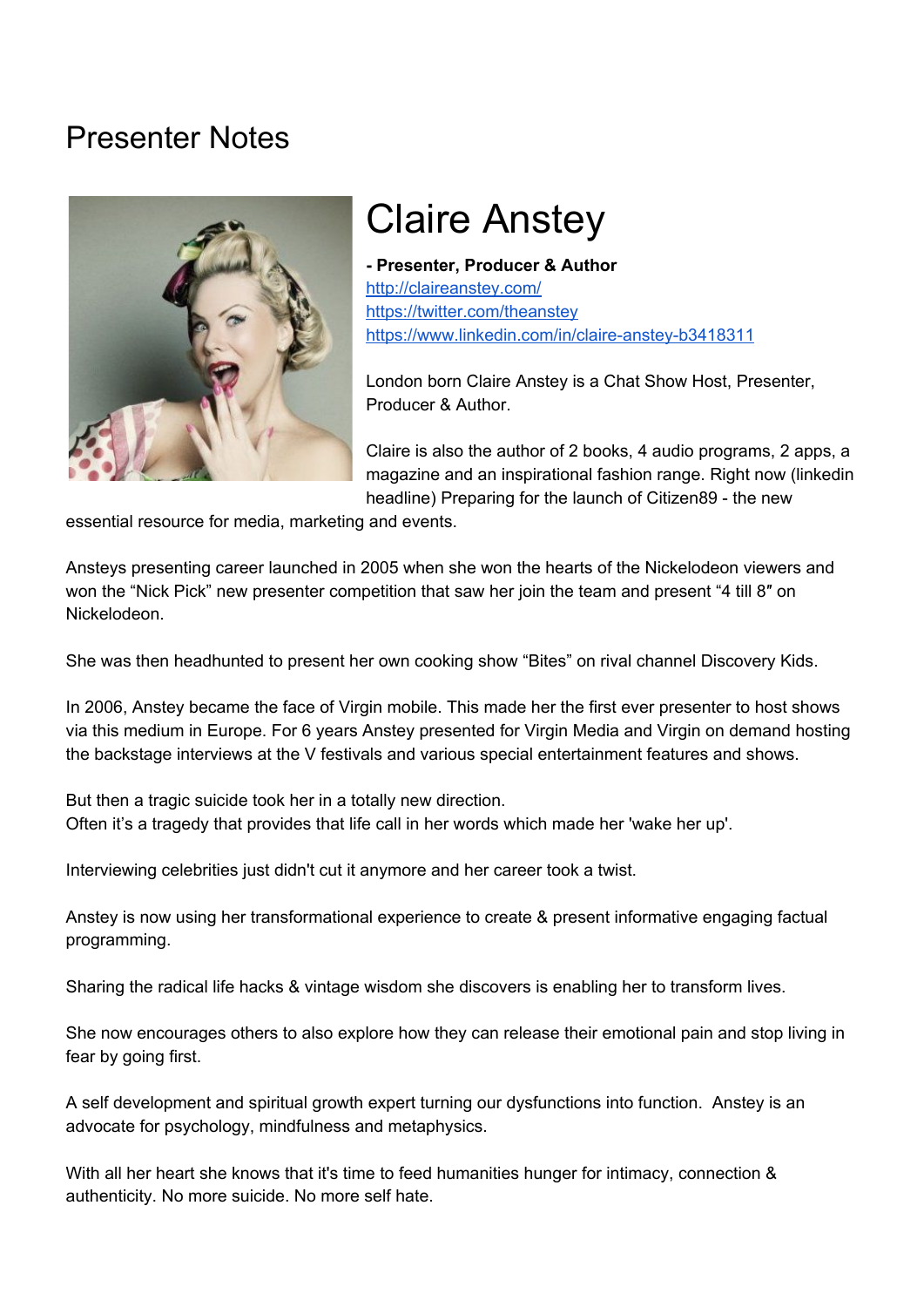

# Caron Lyon

**- Social Media Producer, Event Organiser & Podcaster <http://www.pcmcreative.com/>** <https://www.linkedin.com/in/pcmcreative/> <https://twitter.com/pcmcreative>

Runs PCM creative (a creative collaboration agency), Bretton Hall trained Theatre Stage Manager.

Always there to support and champion awesome

Audience engagement and participation, digital community producer who works closely with in-house and outside -production services to create truly accessible, valued and measurable audience experiences for industry conferences, events and live performances in the UK and EU with the potential of global reach.

Practice: Social Media and Audience Technologies Focus: Online social networks, content blogging and livestreaming Mission: Sharing the passion for live performance and digital futures.

I'm now an event producer with an unhealthy knowledge of social media! A self-proclaimed Internet adventurer and explorer, definitely a Social Media Womble! Making good use of the things I continue to find, making sense of the social technologies available to streamline productivity is what I now do best.

Experience in live performance, events and touring. Include Sheffield's Crucible Theatre, The Haymarket Theatre in Leicester, Chichester's Festival Theatre, Toured with Hull Truck Theatre Co, Red Ladder Theatre Co and Riding Lights Theatre Co.

NOTES: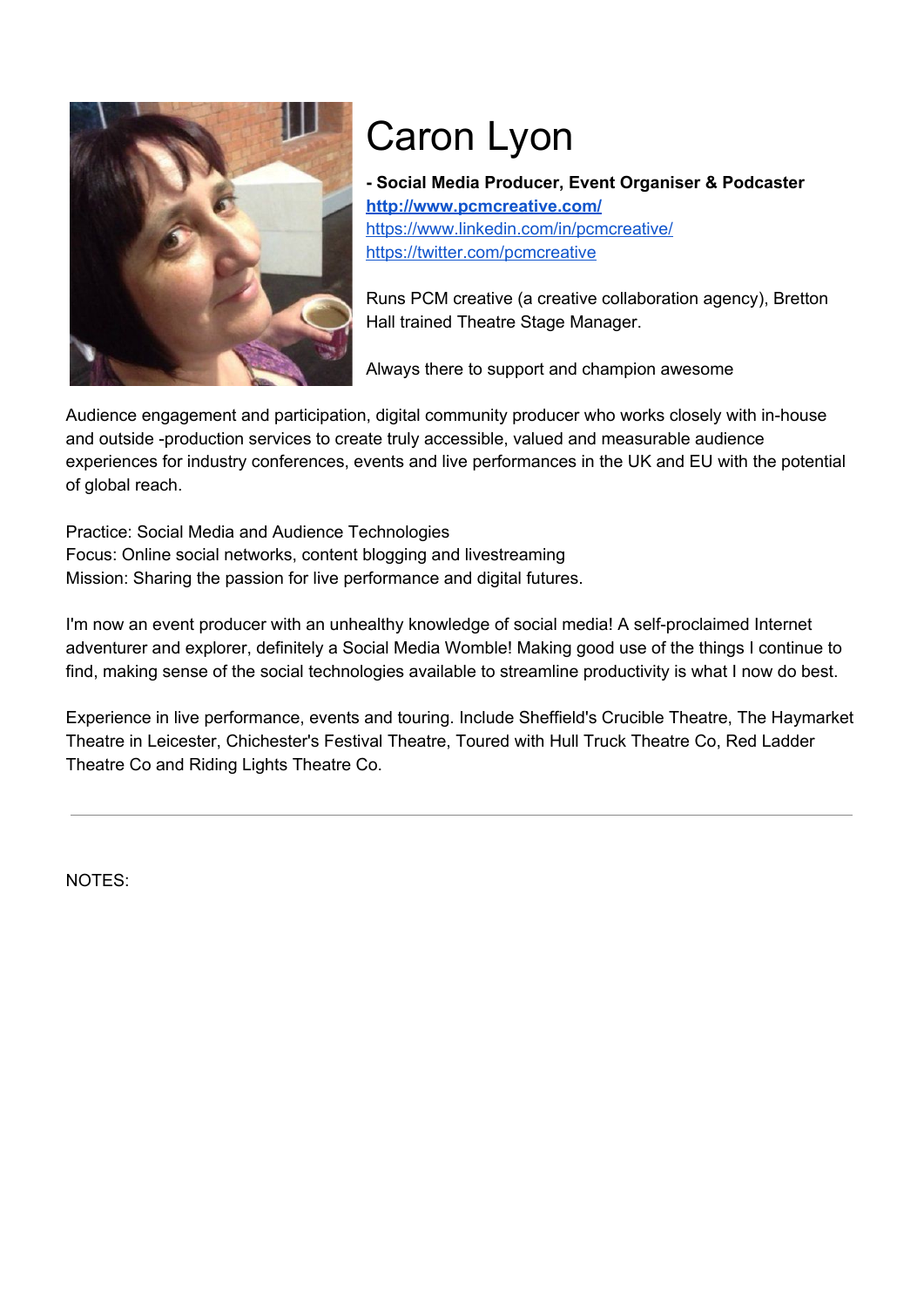# EVENT PREMISE FROM WEBSITE

#### **Intro from site**

Once again the event for 2017 will an unforgettable experience, providing businesses with cutting edge strategies that will support them in their high growth ambitions over the coming year. The strategies and ideas shared were 'game changers', delivered by experts and proven business practitioners from across the world. This year we are honoured to have one of the worlds most requested speakers, Lisa Nichols, to share her insights and wisdom.

#### **Why do we do this?**

The idea for the annual High Growth Summit started with requests from clients and businesses across the East Midlands to come together, network with likeminded individuals, learn and be inspired. Simply, we are filling a need in the market to bring together owners of businesses who already are, or who want to achieve high growth, with experts who are gurus in this field or have achieved amazing growth in their own companies.

Insights, strategies and practical ideas will be delivered in one highly focused, inspirational day with all proceeds from the event going directly to the East Midlands charity: 1% Matters.

#### **What you will learn**

Here's just a sample of what you will learn…

- How to develop a leadership mindset to take your business to a totally new level
- Key characteristics and insights of hyper growth companies
- How to create, engage and motivate a high performance team
- The secrets of recruiting an awesome leadership team
- Offline and online marketing strategies that will give you a 2018 edge
- How to guarantee successful implementation of your strategy
- The experiences and insights from the region's most successful entrepreneurs who have achieved and delivered high growth in their organisations

NOTES: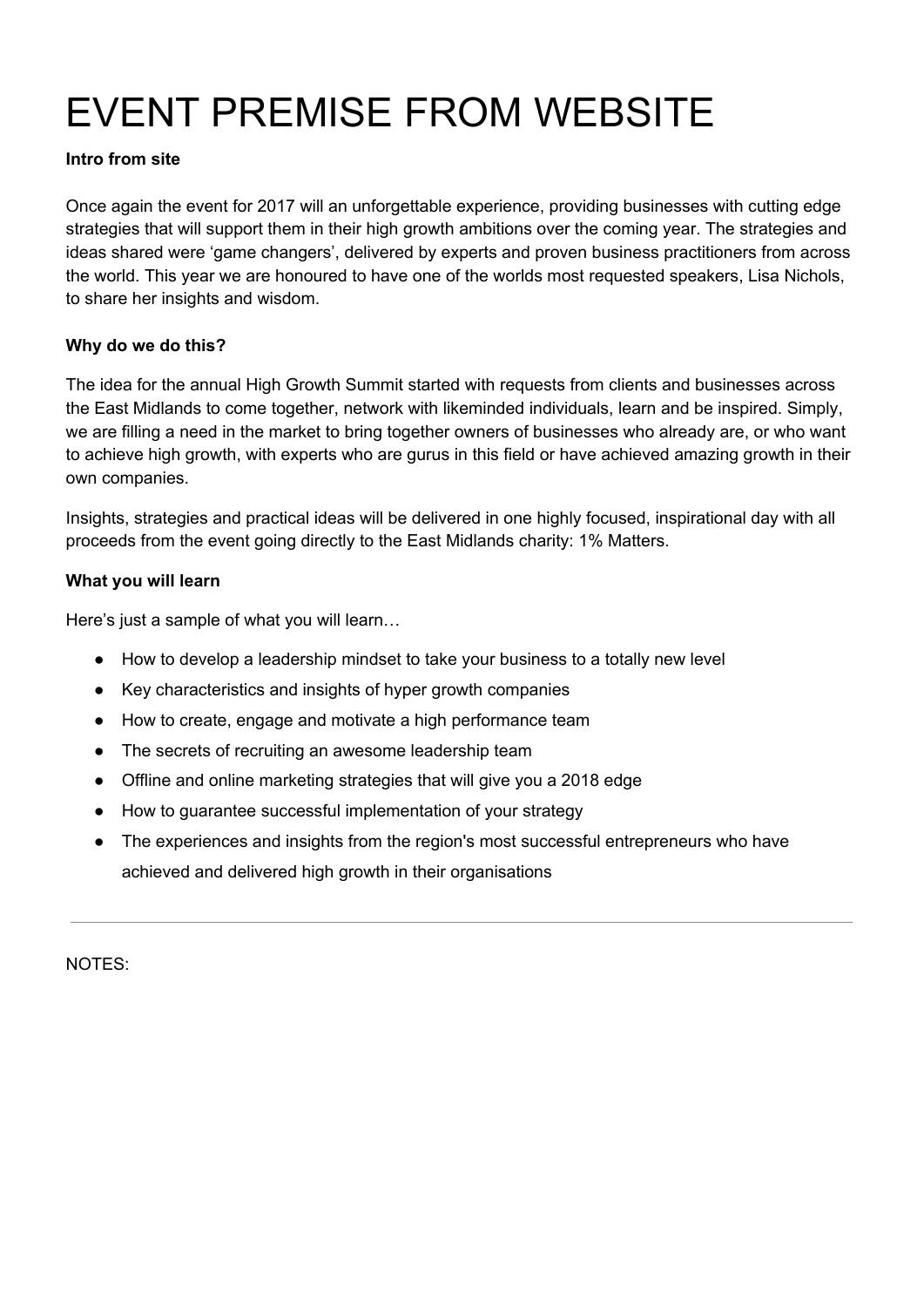## Stuart Ross - Summit Host



**Welcoming Address: 08.30 - 08.50 (simulcast online)** MC / Host TWITTER: @high\_growth

Stuart has been described as a 'guru' on delivering high growth. He is the founder of High [Growth](http://highgrowth.com/) which has successfully coached and trained over 2000 fast-growing businesses across the world giving them the cutting edge skills and proven strategies to stay ahead of their competitors. A much sought after

speaker, an international best selling author and a regular contributor to the BBC and business press on achieving business growth.

**Nigel Knapp - The Manufacturing Technology Centre Opening Address: 08.50 - 09.05 (simulcast online)** TWITTER: @the\_MTC\_org

(MTC) was established in 2010 as an independent Research & Technology Organisation (RTO) with the objective of bridging the gap between academia and industry. MTC's role has increased to cover not only R&D but also Training, Advanced Manufacturing Management and Factory Design. Now have over 500 talented employees.

MTC has helped hundreds of companies across a range of industries and around 100 of them have become members of the MTC.

## Lisa Nichols - Headlining Keynote Workshop



**Session one: 9.00 - 10.30 (simulcast online) Session two: 11.45 - 12.45 (VIP online) Session three: 16.00 - 16.20 (VIP online)**

TWITTER: @2motivate

Lisa Nichols is one of the world's most-requested motivational speakers, as well as media personality and corporate CEO whose global platform has reached and served nearly 30 million people.

From a struggling single mom on public assistance to a millionaire entrepreneur, Lisa's courage and determination has inspired fans worldwide and helped countless audiences break through, to discover their own untapped talents and infinite potential.

As Founder and Chief Executive Officer of Motivating the Masses, Inc. – one of the country's only publicly traded personal and business development training companies – Lisa has helped develop workshops and programs that have transformed the lives of men and women, and altered the trajectory of businesses throughout the country and across the world.